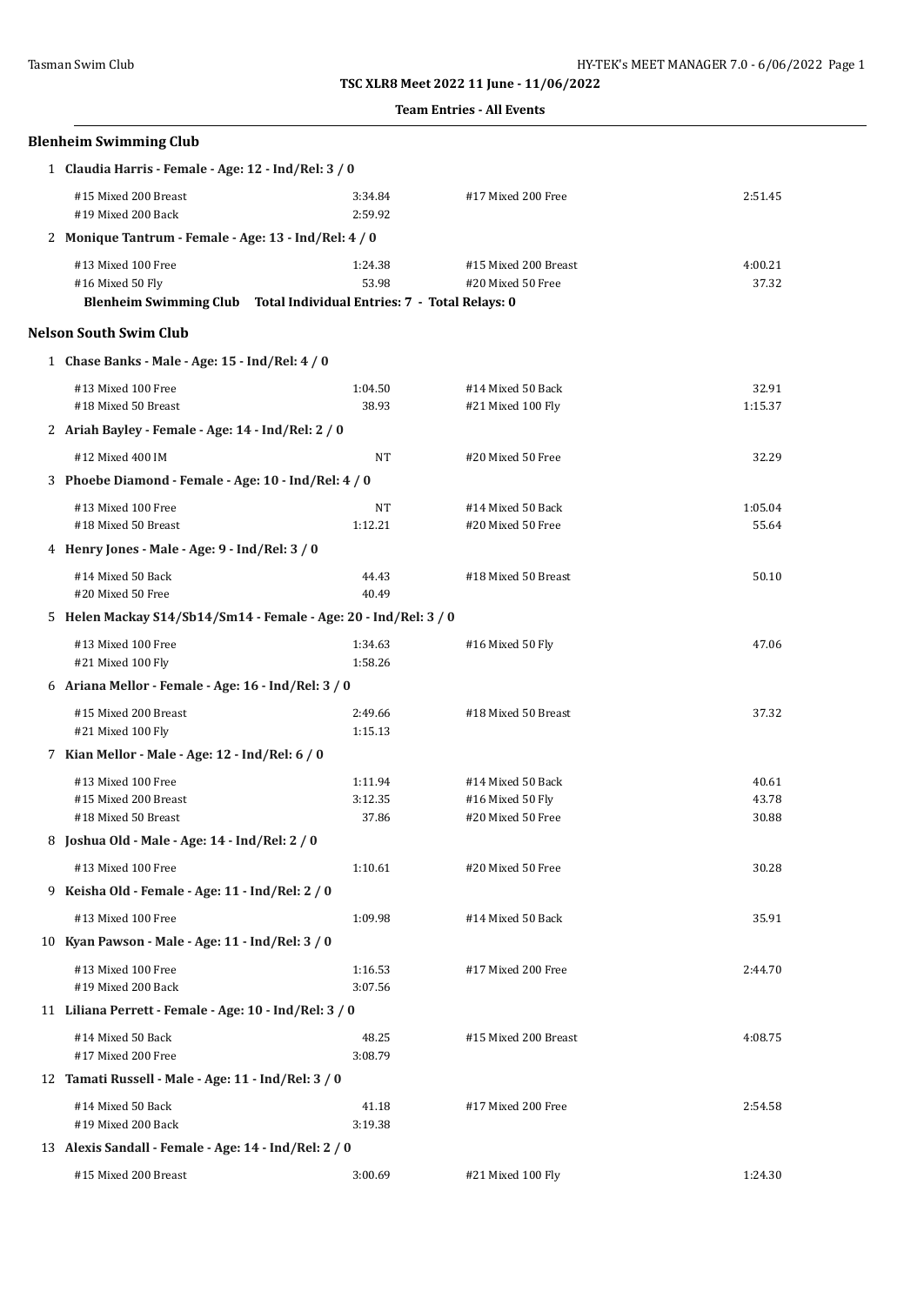#### **Team Entries - All Events**

| <b>Nelson South Swim Club</b>                           |                                                                       |                      |         |
|---------------------------------------------------------|-----------------------------------------------------------------------|----------------------|---------|
| 14 Catherine Taylor - Female - Age: 11 - Ind/Rel: 3 / 0 |                                                                       |                      |         |
| #12 Mixed 400 IM                                        | NT                                                                    | #15 Mixed 200 Breast | NT      |
| #21 Mixed 100 Fly                                       | NT                                                                    |                      |         |
| 15 Charlotte Taylor - Female - Age: 13 - Ind/Rel: 3/0   |                                                                       |                      |         |
| #12 Mixed 400 IM                                        | 6:39.76                                                               | #16 Mixed 50 Fly     | 39.22   |
| #19 Mixed 200 Back                                      | 3:12.06                                                               |                      |         |
| 16 Corey Tremblay - Male - Age: 14 - Ind/Rel: 3 / 0     |                                                                       |                      |         |
| #12 Mixed 400 IM                                        | 5:48.45                                                               | #17 Mixed 200 Free   | 2:15.04 |
| #19 Mixed 200 Back                                      | 2:42.21                                                               |                      |         |
|                                                         | Nelson South Swim Club Total Individual Entries: 49 - Total Relays: 0 |                      |         |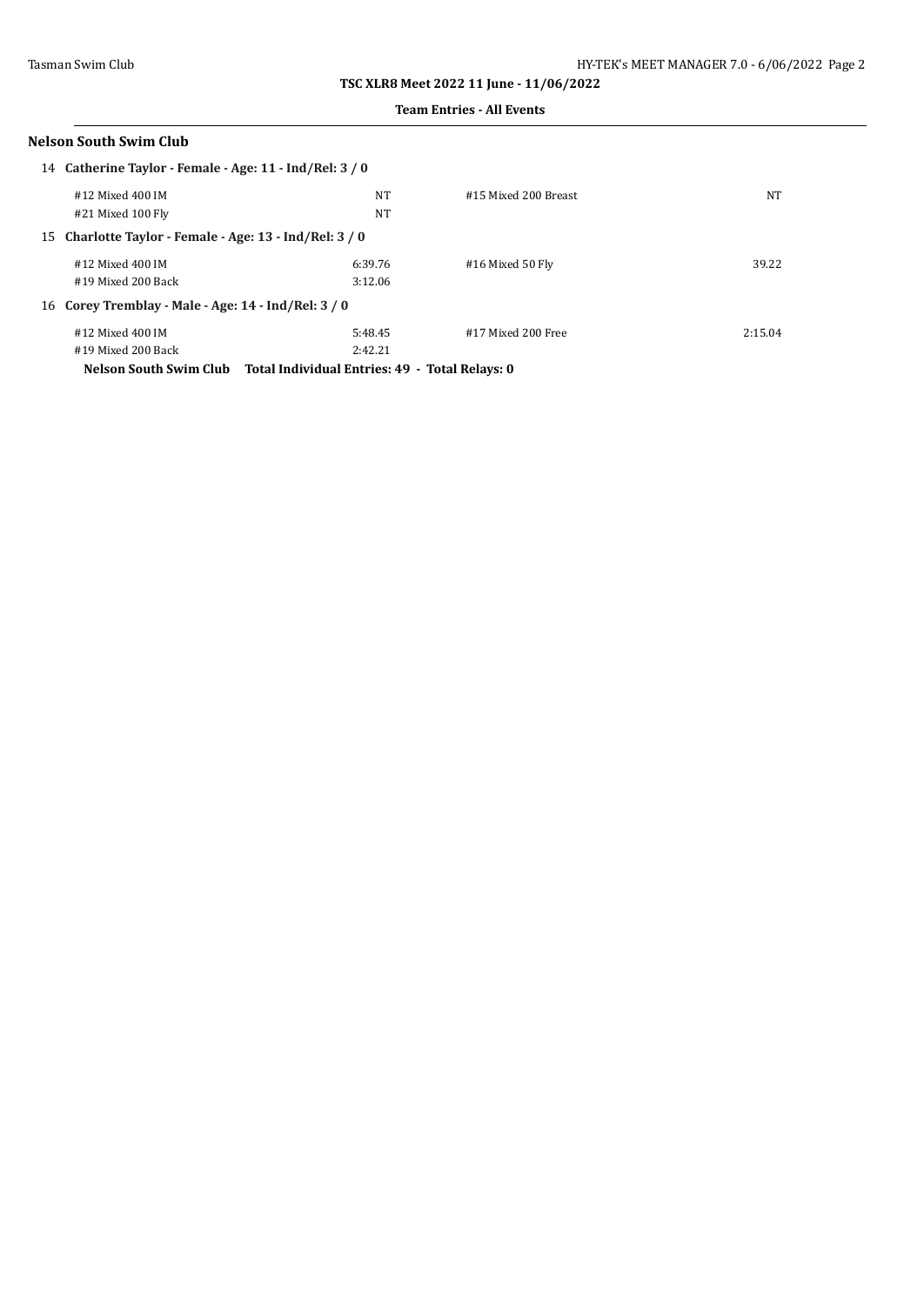#### **Team Entries - All Events**

| <b>Tasman Swim Club</b>                                                |                    |                                        |                  |  |
|------------------------------------------------------------------------|--------------------|----------------------------------------|------------------|--|
| 1 Jemima Barr - Female - Age: 16 - Ind/Rel: 3 / 0                      |                    |                                        |                  |  |
| #14 Mixed 50 Back<br>#21 Mixed 100 Fly                                 | 32.54<br>1:04.36   | #16 Mixed 50 Fly                       | 29.74            |  |
| 2 Oxford Bayley - Male - Age: 18 - Ind/Rel: 2 / 0                      |                    |                                        |                  |  |
| #20 Mixed 50 Free                                                      | 25.01              | #21 Mixed 100 Fly                      | 1:02.48          |  |
| 3 Lucas Bell - Male - Age: 13 - Ind/Rel: 2 / 0                         |                    |                                        |                  |  |
| #12 Mixed 400 IM                                                       | 6:02.02            | #19 Mixed 200 Back                     | 2:38.77          |  |
| 4 Billy Bradley - Male - Age: 15 - Ind/Rel: 2 / 0                      |                    |                                        |                  |  |
| #14 Mixed 50 Back                                                      | 34.01              | #19 Mixed 200 Back                     | 2:59.81          |  |
| 5 Harriett Daly - Female - Age: 11 - Ind/Rel: 3 / 0                    |                    |                                        |                  |  |
| #13 Mixed 100 Free<br>#19 Mixed 200 Back                               | 1:25.29<br>3:25.38 | #16 Mixed 50 Fly                       | 38.46            |  |
| 6 Katie Edwards - Female - Age: 16 - Ind/Rel: 4 / 0                    |                    |                                        |                  |  |
| #13 Mixed 100 Free                                                     | 1:11.82            | #16 Mixed 50 Fly                       | 35.33            |  |
| #18 Mixed 50 Breast                                                    | 45.32              | #20 Mixed 50 Free                      | 31.36            |  |
| 7 Maicah Kalani - Male - Age: 11 - Ind/Rel: 4 / 0                      |                    |                                        |                  |  |
| #13 Mixed 100 Free<br>#18 Mixed 50 Breast                              | 1:12.22<br>44.20   | #16 Mixed 50 Fly<br>#19 Mixed 200 Back | 39.88<br>2:54.75 |  |
| 8 Ayla Kemp - Female - Age: 12 - Ind/Rel: 5 / 0                        |                    |                                        |                  |  |
| #13 Mixed 100 Free                                                     | 1:30.28            | #14 Mixed 50 Back                      | 50.99            |  |
| #16 Mixed 50 Fly                                                       | 49.59              | #18 Mixed 50 Breast                    | 55.36            |  |
| #20 Mixed 50 Free<br>9 Riley Kenyon - Female - Age: 8 - Ind/Rel: 4 / 0 | 40.26              |                                        |                  |  |
|                                                                        |                    |                                        |                  |  |
| #14 Mixed 50 Back<br>#18 Mixed 50 Breast                               | 57.01<br>1:08.40   | #16 Mixed 50 Fly<br>#20 Mixed 50 Free  | NT<br>50.50      |  |
| 10 Marcell Kepess - Male - Age: 13 - Ind/Rel: 1 / 0                    |                    |                                        |                  |  |
| #22 Mixed 1500 Free<br>21:46.08                                        |                    |                                        |                  |  |
| 11 Ava Lausen - Female - Age: 12 - Ind/Rel: 4 / 0                      |                    |                                        |                  |  |
| #13 Mixed 100 Free<br>#18 Mixed 50 Breast                              | 1:23.57<br>51.03   | #16 Mixed 50 Fly<br>#20 Mixed 50 Free  | 43.98<br>36.14   |  |
| 12 Keshia Linyard - Female - Age: 13 - Ind/Rel: 3 / 0                  |                    |                                        |                  |  |
| #13 Mixed 100 Free                                                     | 1:13.75            | #15 Mixed 200 Breast                   | 3:10.07          |  |
| #19 Mixed 200 Back                                                     | 2:51.38            |                                        |                  |  |
| 13 Nia Linyard - Female - Age: 12 - Ind/Rel: 3 / 0                     |                    |                                        |                  |  |
| #13 Mixed 100 Free<br>#18 Mixed 50 Breast                              | 1:23.17<br>46.64   | #15 Mixed 200 Breast                   | 3:30.20          |  |
| 14 Brianna McKay - Female - Age: 13 - Ind/Rel: 3 / 0                   |                    |                                        |                  |  |
| #13 Mixed 100 Free<br>#20 Mixed 50 Free                                | 1:08.83<br>31.23   | #15 Mixed 200 Breast                   | 3:22.12          |  |
| 15 Sophie Pahl - Female - Age: 14 - Ind/Rel: 3 / 0                     |                    |                                        |                  |  |
| #12 Mixed 400 IM                                                       | NT                 | #17 Mixed 200 Free                     | 2:38.09          |  |
| #20 Mixed 50 Free                                                      | 33.44              |                                        |                  |  |
| 16 Keelan Reid - Male - Age: 12 - Ind/Rel: 4 / 0                       |                    |                                        |                  |  |
| #13 Mixed 100 Free<br>#18 Mixed 50 Breast                              | 1:16.32<br>49.43   | #16 Mixed 50 Fly<br>#20 Mixed 50 Free  | 40.46<br>34.19   |  |